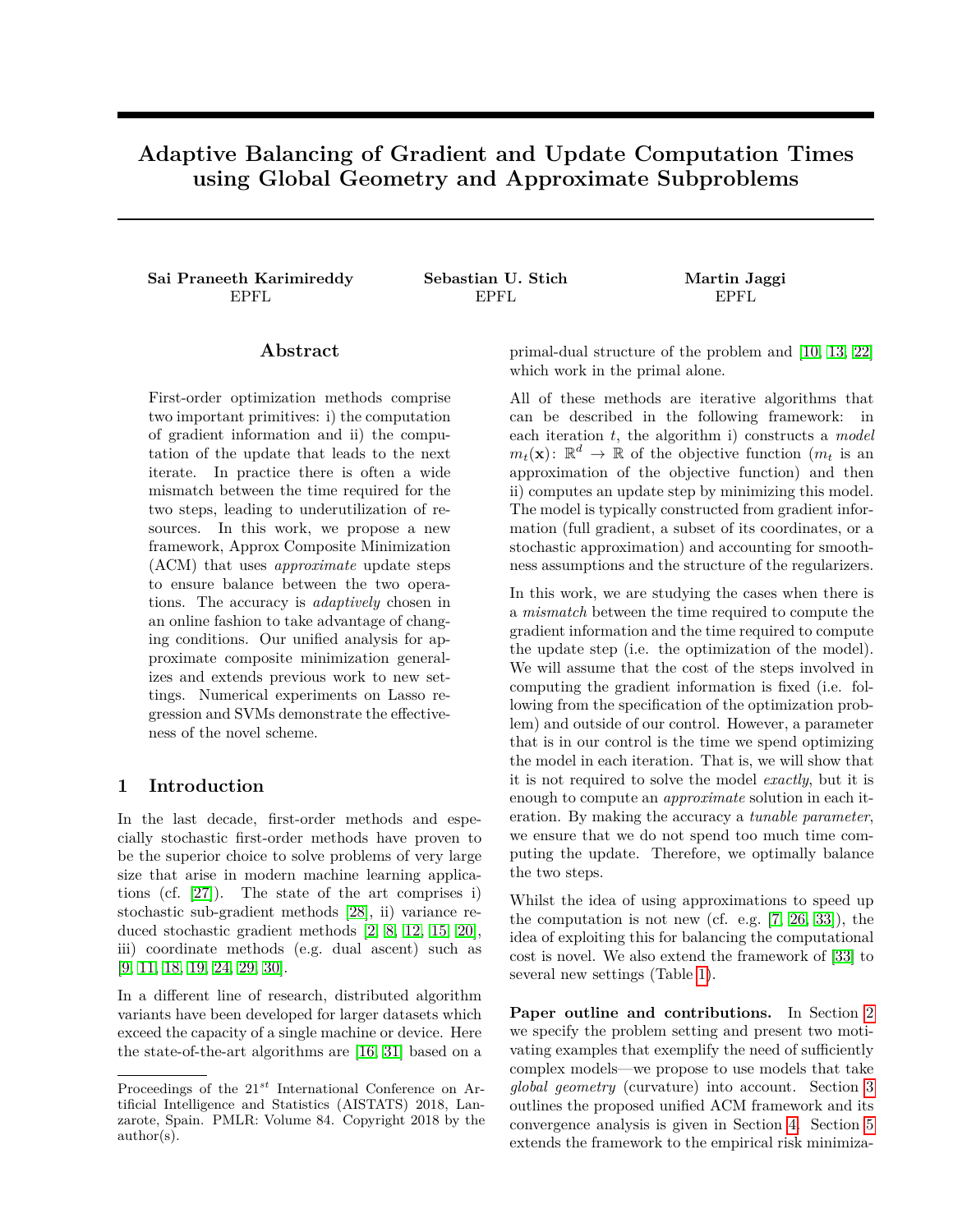<span id="page-1-0"></span>

| Method           | Approximate<br>subproblems | Composite<br>functions | Strongly<br>convex | General<br>convex | Dual<br>version                | Parallel block-<br>coordinate updates |
|------------------|----------------------------|------------------------|--------------------|-------------------|--------------------------------|---------------------------------------|
| PCDM [24]        |                            |                        |                    |                   |                                |                                       |
| Inexact [33]     |                            |                        |                    |                   |                                |                                       |
| SDNA $[21]$      |                            |                        |                    |                   |                                |                                       |
| <b>PSNM</b> [17] |                            |                        |                    |                   |                                |                                       |
| ACM              | $\S3, (Def 3)$             |                        | $\{4 (Thm 1)\}$    |                   | $\S4$ (Thm 2) $\S5$ (Thms 3,4) | $66$ (Lem 4 with                      |
|                  |                            |                        |                    |                   |                                | Thms $1,2,3$ , and $4)$               |

Table 1: Summary of the settings where our framework is applicable.

tion setting where we prove primal-dual guarantees. In Section [6](#page-3-4) we demonstrate the generality of the ACM framework by exemplary considering specific solvers for the subproblems and we show how the convergence guarantees of these algorithms easily follow from our analysis. ACM specifically supports *changing accuracies* for different iterations. In Section [7](#page-4-1) we capitalize this property by designing mechanisms that *adaptively control* the subproblem accuracy, always balancing the computation times. In Section [8](#page-6-0) we present experimental results that show the numerical advantage our schemes and conclude in Section [9.](#page-7-0) All missing proofs and figures can be found in the appendix.

# <span id="page-1-1"></span>**2 Setup and Motivation**

We address optimization problems of the form

$$
\min_{\mathbf{x} \in \mathbb{R}^d} \left[ F(\mathbf{x}) \stackrel{\text{def}}{=} f(\mathbf{x}) + g(\mathbf{x}) \right],\tag{1}
$$

where  $f: \mathbb{R}^d \to \mathbb{R}$  is a smooth convex function and  $g: \mathbb{R}^d \to \mathbb{R} \cup \{+\infty\}$  is an arbitrary extended-valued convex function.  $\mathbf{x}^* \in \mathbb{R}^d$  denotes an optimal solution, and for  $\epsilon > 0$ , a point  $\mathbf{y} \in \mathbb{R}^d$  with  $F(\mathbf{y}) - F(\mathbf{x}^*) \leq \epsilon$ is an  $\epsilon$ -approximate solution.

#### **2.1 Imbalance in the computations**

In this section we illustrate the main problem we tackle in this paper—inefficiencies caused by mismatches in the computation times of different steps in the optimization algorithm. First-order methods typically optimize an over-approximation  $U: \mathbb{R}^n \to \mathbb{R}$  of the objective [\(1\)](#page-1-2), with

$$
U(\Delta \mathbf{x}) \stackrel{\text{def}}{=} u(\mathbf{x} + \Delta \mathbf{x}) + g(\mathbf{x} + \Delta \mathbf{x}) \ge F(\mathbf{x} + \Delta \mathbf{x}) \tag{2}
$$

where  $u(\mathbf{x} + \Delta \mathbf{x}) \stackrel{\text{def}}{=} f(\mathbf{x}) + \langle \nabla f(\mathbf{x}), \Delta \mathbf{x} \rangle + \frac{L}{2} ||\Delta \mathbf{x}||_2^2$ and *L* is the smoothness parameter of *f*.

We will now discuss two key examples of a significant imbalance in the gradient computation vs. the optimization of the model [\(2\)](#page-1-3).

**Case A: Gradient computation is slower.** Consider the coordinate descent algorithm on the L1 regularized logistic regression problem. Given an *n*×*d* data matrix  $A$ , let  $A_i$  refer to its *i*-th column and denote the residual as  $\mathbf{v} \stackrel{\text{def}}{=} A\mathbf{x}$ . Then the logistic loss can be written as  $F(\mathbf{x}) = \sum_{i=1}^{n} \log(1 + e^{v_i}) + ||\mathbf{x}||_1$  and the *i*-th coordinate of the gradient  $\nabla f(\mathbf{x})$  is  $\nabla_i f(\mathbf{x}) =$  $\langle A_i, \nabla l_{log}(\mathbf{v}) \rangle$ , where

$$
\nabla l_{log}(\mathbf{v}) = \left(\frac{1}{1+e^{-v_1}}, \ldots, \frac{1}{1+e^{-v_n}}\right).
$$

<span id="page-1-2"></span>Assuming that **v** is already stored in active memory, computing the *i*-th gradient requires i) fetching *A<sup>i</sup>* from memory, ii) performing *n* exponentiations and divisions, iii) one dot product, and iv) possibly communicating back the update steps to facilitate the next gradient computation. The coordinate update step on the other hand is  $[\mathbf{x}_i - \frac{1}{L} \nabla_i f(\mathbf{x})]_{\lambda/L}$  where  $[c]_{\gamma}$  is the *shrinkage* operator. If  $\Delta \mathbf{x}_i$  is the update made to coordinate *i*, **v** can be updated as  $\mathbf{v} - \Delta x_i A_i$ . In total for minimizing the model we only make i) one coordinate update and ii) one vector addition, in contrast with the more involved gradient coordinate computation. Thus, cache misses, complex operations, as well as communication overhead all lead to the gradient computation being much slower than the update step. Increasing the number of coordinates being updated i.e. block-coordinate updates can alleviate overhead to some extent due to cache misses, though it is ineffective against the other sources of delay.

<span id="page-1-3"></span>**Case B: Model minimization is slower.** When the data is not extremely high dimensional and the loss function *f* is simple, it is quite fast to compute the gradient. For example, a very common task in image processing is to reconstruct the original image given a corrupted linear measurement *y*. For such applications, the commonly used loss function is  $F(\mathbf{x}) = \frac{1}{2} ||A\mathbf{x} - \mathbf{b}||_2^2 + \lambda ||\mathbf{x}||_{TV}$  [\[5\]](#page-8-18). Even though *f* is just a quadratic, there is no closed form solution for minimizing  $U(\Delta \mathbf{x})$  because of  $g(\mathbf{x}) = ||\mathbf{x}||_{TV}$ . In this case a lot of time is spent in minimizing the model  $U(\Delta x)$  whereas the gradient computation is fast.

#### **2.2 A solution: curvature models**

When the model is too "simple", i.e. computationally cheap to minimize compared to the expensive gradient information, then traditional methods will waste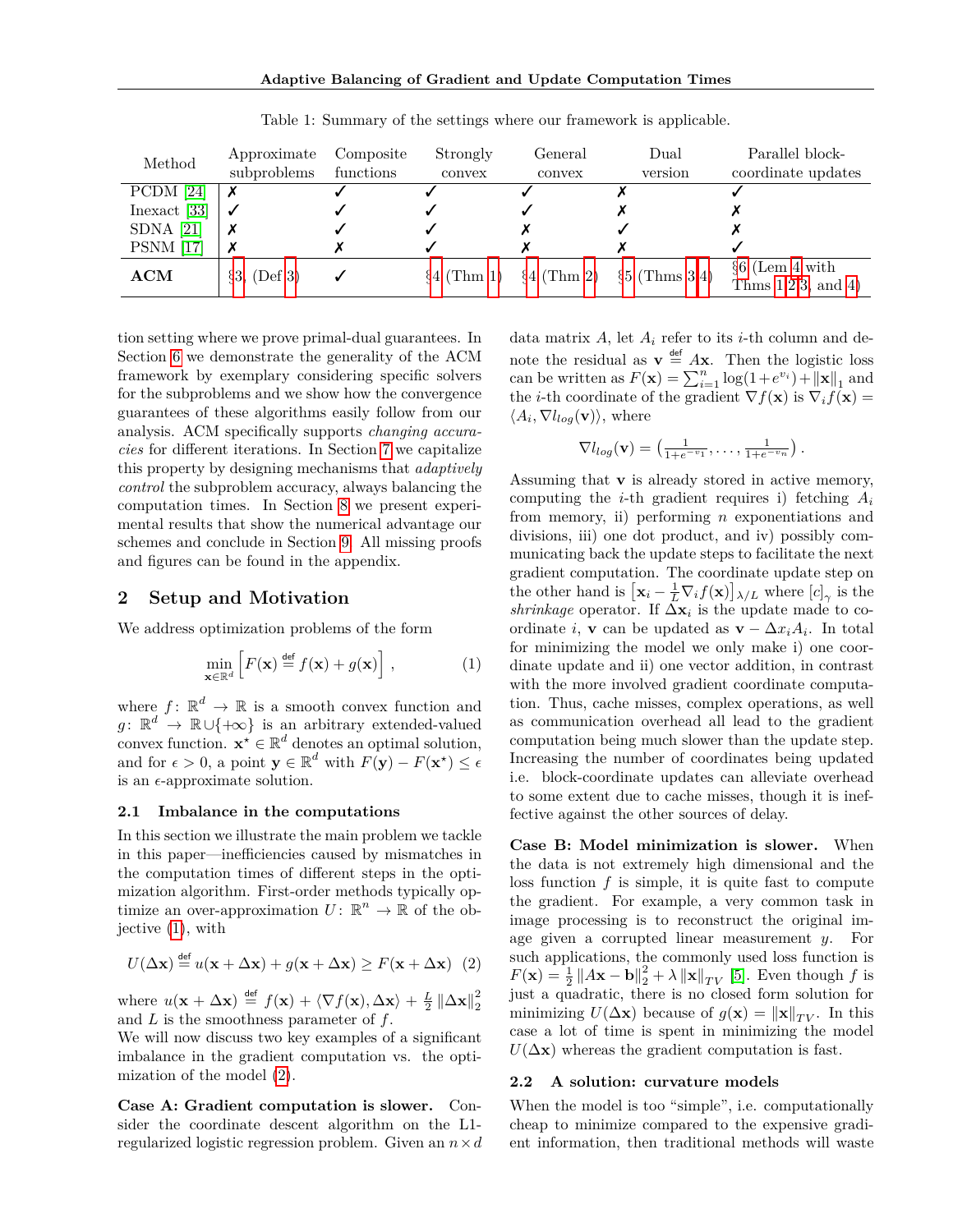significant resources for just the gradient information. Hence, the model should be sufficiently sophisticated in order to be able to *extract the maximum progress* using a single gradient computation. In other words, we would prefer that exact minimization of the model takes more time than computing the gradient information. In this case, we can minimize the model approximately to a *tunable degree of accuracy* to ensure that the two essential parts are balanced in terms of computational cost. The model, of course, cannot be arbitrarily hard to optimize either. In particular, it should be at least possible to make non-zero progress on minimizing the model in time less than it takes to compute the gradient information.

One way to create good models is to capture some second-order information of the objective, i.e. the global geometry (curvature) using a  $d \times d$  matrix *M* as for instance in [\[21,](#page-8-16) [33\]](#page-9-5). This means that we replace *u* in [\(2\)](#page-1-3) with

$$
u_M(\mathbf{x} + \Delta \mathbf{x}) \stackrel{\text{def}}{=} f(\mathbf{x}) + \langle \nabla f(\mathbf{x}), \Delta \mathbf{x} \rangle + \frac{1}{2} \Delta \mathbf{x}^\top M \Delta \mathbf{x}.
$$

For example, in the L1-regularized logistic regression discussed before, we can use  $M \stackrel{\text{def}}{=} \frac{1}{4} A^{\top} A$ .

**Related literature.** There are a number of algorithms which incorporate curvature information. These include methods based on using the diagonal of the Hessian information to compute the sample probabilities as well as the step size [\[3,](#page-8-19) [18,](#page-8-7) [19,](#page-8-8) [24\]](#page-8-9). Recently, a more direct approach to incorporating the Hessian information through *preconditioning* has become more popular [\[17,](#page-8-17) [32,](#page-9-6) [33\]](#page-9-5). However, such preconditioning means that the computational effort involved in solving the subproblem is significant. To overcome this, one resorts to approximate solutions [\[32,](#page-9-6) [33\]](#page-9-5). The idea of preconditioning has also been extended to dual ascent algorithms as in [\[21\]](#page-8-16). However, there exact solutions to the subproblems were required.

#### **2.3 Notation and Definitions**

<span id="page-2-7"></span>For a fixed positive semi-definite matrix  $M (M \succcurlyeq 0)$ , we use  $\|\mathbf{x}\|_{M}^{2} \stackrel{\text{def}}{=} \mathbf{x}^{\top} M \mathbf{x}$ . With this semi-norm, the regularity assumptions on *f* can be written as follows. **Definition 1** (*M*-smoothness)**.** *A differentiable function*  $h: \mathbb{R}^d \to \mathbb{R}$  *is M-smooth with respect to a fixed matrix*  $M \geq 0$  *if for all*  $\mathbf{x}, \mathbf{y} \in \mathbb{R}^n$ 

$$
h(\mathbf{y}) \leq h(\mathbf{x}) + \langle \nabla h(\mathbf{x}), \mathbf{y} - \mathbf{x} \rangle + \frac{1}{2} ||\mathbf{y} - \mathbf{x}||_M^2.
$$

<span id="page-2-6"></span>**Definition 2** (*λ*-strong convexity)**.** *A differentiable*  $function h: \mathbb{R}^d \to \mathbb{R}$  *is*  $\lambda$ -strongly convex w.r.t.  $M \succcurlyeq 0$  $a$ <sup>*nd*</sup>  $\lambda > 0$  *if for all*  $\mathbf{x}, \mathbf{y} \in \mathbb{R}^n$ 

$$
h(\mathbf{y}) \ge h(\mathbf{x}) + \langle \nabla h(\mathbf{x}), \mathbf{y} - \mathbf{x} \rangle + \frac{\lambda}{2} ||\mathbf{y} - \mathbf{x}||_M^2.
$$

<span id="page-2-0"></span>Note that an *M*-smooth function can only be *λ*strongly convex w.r.t. *M* for  $\lambda \in (0,1]$ .

# **3 Approx Composite Minimization**

In this section we describe the general method as outlined in Algorithm [1.](#page-2-4) At each time step *t*, an approx $i_{t}$ ( $\Delta$ **x**; *M*)  $\geq F(\mathbf{x}_{t} + \Delta \mathbf{x}) - F(\mathbf{x}_{t})$  is constructed as follows:

<span id="page-2-5"></span>
$$
m_t(\Delta \mathbf{x}; \mathbf{x}_t, M) \stackrel{\text{def}}{=} \langle \nabla f(\mathbf{x}_t), \Delta \mathbf{x} \rangle + \frac{1}{2} ||\Delta \mathbf{x}||_M^2 + g(\mathbf{x}_t + \Delta \mathbf{x}) - g(\mathbf{x}_t).
$$
 (3)

When obvious from context, we drop  $M$  and  $\mathbf{x}_t$  and simply refer it as  $m_t(\Delta \mathbf{x})$ . Let  $m_t(\Delta \mathbf{x}_t^*) \stackrel{\text{def}}{=} m_t^*$  be the minimum of the subproblem obtained at  $\Delta \mathbf{x}_t^{\star}$ .

<span id="page-2-2"></span>**Definition 3.** We denote by  $\Theta_t \in (0,1]$  the rela*tive accuracy to which the subproblem* [\(3\)](#page-2-5) *is solved at step t, i.e., we compute*  $\Delta \mathbf{x}_t$  *such that* 

$$
m_t(\Delta \mathbf{x}_t) - m_t^* \leq (1 - \Theta_t)(m_t(\mathbf{0}) - m_t^*).
$$

Here  $\Theta_t = 1$  means that we solve the problem exactly. We then update the iterate as  $\mathbf{x}_{t+1} := \mathbf{x}_t + \Delta \mathbf{x}_t$ . Note that  $\Theta_t$  can adaptively change with each step.

<span id="page-2-4"></span>

| <b>Algorithm 1:</b> Approx Composite Minimization                                                                                                           |
|-------------------------------------------------------------------------------------------------------------------------------------------------------------|
| (ACM)                                                                                                                                                       |
| Input: $M$ , $\mathbf{x}_0$                                                                                                                                 |
| for $t = 0, \ldots$ do                                                                                                                                      |
| Let $m_t(\Delta \mathbf{x}) \stackrel{\text{def}}{=}$                                                                                                       |
| $\langle \nabla f(\mathbf{x}_t), \Delta \mathbf{x} \rangle + \frac{1}{2}   \Delta \mathbf{x}  ^2_M + g(\mathbf{x}_t + \Delta \mathbf{x}) - g(\mathbf{x}_t)$ |
| <i>Minimize subproblem:</i> Find $\Delta x_t$ such that                                                                                                     |
| $m_t(\Delta x_t) - m_t^* \leq (1 - \Theta_t)(m_t(\mathbf{0}) - m_t^*)$                                                                                      |
| $\mathbf{x}_{t+1} \leftarrow \mathbf{x}_t + \Delta \mathbf{x}_t$                                                                                            |
|                                                                                                                                                             |

### <span id="page-2-1"></span>**4 Covergence Analysis**

We will examine the cases when *F* is strongly convex (Def. [2](#page-2-6) is satisfied for  $\lambda > 0$ ) and the general convex case separately (when  $\lambda = 0$ ) and generalize the results in [\[33\]](#page-9-5) to account for varying approximation factors.

<span id="page-2-3"></span>**Theorem 1.** *Given that f is M-smooth* [\(1\)](#page-2-7)*, and that f* and *g* are  $\lambda_f$  and  $\lambda_g$  *strongly convex respectively* [\(2\)](#page-2-6) *for*  $\lambda_f + \lambda_g > 0$ *, then running Algorithm [1](#page-2-4) gives linear convergence, i.e.*  $F(\mathbf{x}_T) - F(\mathbf{x}^*) \leq \epsilon$  for

$$
T \ge \frac{1 + \lambda_g}{(\lambda_f + \lambda_g)\tilde{\Theta}_T} \log \left( \frac{F(\mathbf{x}_0) - F(\mathbf{x}^*)}{\epsilon} \right),
$$

*where*  $\tilde{\Theta}_T = \frac{1}{T} \sum_{t=1}^T \Theta_t$  *is the average accuracy.* 

**Remark 1.** *The convergence rate from Theorem [1](#page-2-3) shows that the rate critically depends on not just*  $\lambda_f$ but also  $\lambda_q$ . Thus M must be chosen to not just ap*proximate f but also g, i.e. M must be chosen to approximate the curvature of F as closely as possible. This is an important observation since f and g typically have very different curvatures.*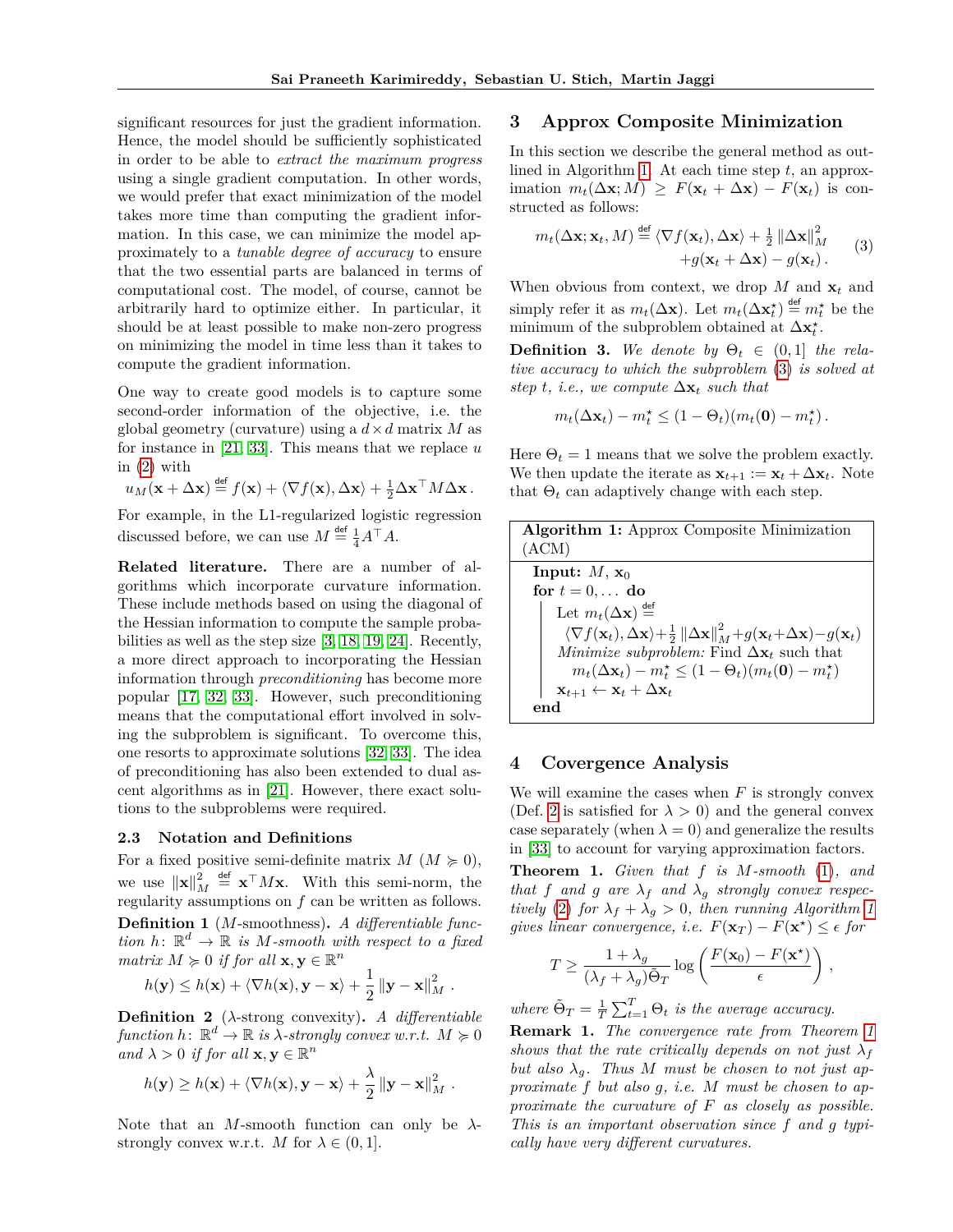Our proof hinges on this very useful lemma proved in the appendix.

**Lemma 2.** *Assuming g is*  $\lambda_q$ *-strongly convex, for any vector* **v** *and*  $\lambda \in (0, 1]$ *, then* 

$$
\min_{\Delta \mathbf{x}} m(\Delta \mathbf{x}; \mathbf{v}, M) \leq \frac{\lambda + \lambda_g}{1 + \lambda_g} \cdot \min_{\Delta \mathbf{x}} m(\Delta \mathbf{x}; \mathbf{v}, \lambda M).
$$

In the general convex case, we obtain a convergence rate of  $O(1/T)$  which matches the rate of standard proximal-gradient algorithms. We again leave the proof of the theorem for the appendix.

<span id="page-3-1"></span>**Theorem 2.** *Given that f is M-smooth [\(1\)](#page-2-7), running Algorithm* [1](#page-2-4) *such that at every step*  $m_t(\Delta \mathbf{x}_t) \leq 0$  *and* Θ*<sup>t</sup> >* 0 *ensures*

$$
F(\mathbf{x}_T) - F(\mathbf{x}^*) \le \epsilon \quad \text{for} \quad T > \frac{2D}{\tilde{\Theta}_T \epsilon},
$$

*where D is at most the diameter of the initial level set*  $of$   $F$   $and$   $\tilde{\Theta}_T$  *is the average accuracy:* 

$$
D \stackrel{\text{def}}{=} \max_{\mathbf{y}|F(\mathbf{y}) \leq F(\mathbf{x}_0)} \|\mathbf{y} - \mathbf{x}^{\star}\|_{M}^{2} \text{ and } \tilde{\Theta}_T \stackrel{\text{def}}{=} \frac{1}{T} \sum_{t=0}^{T} \Theta_t.
$$

### <span id="page-3-0"></span>**5 Primal-Dual Guarantees**

Suppose our objective function comes with the following additional structure, ubiquitous in machine learning and signal processing models:

$$
\min_{\mathbf{w}} \sum_{i=1}^n l_i(\mathbf{w}^\top A_i) + \psi(\mathbf{w}).
$$

Let *A* be a  $d \times n$  data matrix. Here  $l_i$  is the loss defined for each data-point  $A_i \in \mathbb{R}^d$  and  $\psi$  is a regularizer. We can define the dual objective in terms of the *Fenchel conjugate* of  $\{l_i\}_i$  and  $\psi$ ,  $\{l_i^*\}_i$  and  $\psi^*$  respectively [\[9\]](#page-8-5):

$$
\max_{\mathbf{\alpha}} \sum_{i=1}^{n} -l_i^*(-\alpha_i) - \psi^*(A\mathbf{\alpha}).
$$

These can be more compactly written as

$$
\mathcal{O}_A(\boldsymbol{\alpha}) \stackrel{\text{def}}{=} f(A\boldsymbol{\alpha}) + g(\boldsymbol{\alpha}),
$$
  
\n
$$
\mathcal{O}_B(\mathbf{w}) \stackrel{\text{def}}{=} f^*(\mathbf{w}) + g^*(-A^\top \mathbf{w}).
$$
\n(4)

Our objective to minimize the *duality gap* defined as  $\mathcal{O}_B(\mathbf{w}) + \mathcal{O}_A(\alpha)$ . We assume that  $f(A\alpha)$  is Msmooth. Depending on the problem, it may be more convenient and efficient either to cast the problem as  $\mathcal{O}_A(\alpha)$ , or map it to  $\mathcal{O}_B(\mathbf{w})$  and solve the dual. We can do this since primal-dual algorithms minimize both  $\mathcal{O}_B(\mathbf{w})$  and  $\mathcal{O}_A(\alpha)$  simultaneously. For more details about the setting and applications, we refer to the discussion in [\[9\]](#page-8-5).

<span id="page-3-6"></span>**Algorithm 2:** Approximate Dual Ascent (ADA) **Input:**  $M$ ,  $\mathbf{x}_0$  $\textbf{Initialize: } \textbf{\textit{a}}_0 \leftarrow \textbf{0} \in \mathbb{R}^n, \, \textbf{v}_0 \leftarrow \textbf{0} \in \mathbb{R}^d$ for  $t = 1, \ldots$  do Let  $m_t(\Delta \boldsymbol{\alpha}) \stackrel{\mathsf{def}}{=} \langle \nabla f(\mathbf{v}_t), A \Delta \boldsymbol{\alpha} \rangle +$  $\frac{1}{2}$   $\left\|\Delta \boldsymbol{\alpha}\right\|_{M}^{2} + g(\boldsymbol{\alpha}_{t} + \Delta \boldsymbol{\alpha}) - g(\boldsymbol{\alpha}_{t})$ *Minimize subproblem:* Find  $\Delta \alpha_t$  such that  $m_t(\Delta \alpha_t) - m_t^{\star} \leq (1 - \Theta_t)(m_t(\mathbf{0}) - m_t^{\star})$ *Update steps:*  $\alpha_{t+1} \leftarrow \alpha_t + \Delta \alpha_t$  $\mathbf{v}_{t+1} \leftarrow \mathbf{v}_t + A\Delta\boldsymbol{\alpha}_t$ **end**

Just as in the Section [4,](#page-2-1) we can state two theorems one for the case when the objective is strongly convex and one for the general convex case. The proofs of these theorems follow along the lines of [\[16,](#page-8-10) [31\]](#page-9-4) with some simplifications.

<span id="page-3-2"></span>**Theorem 3.** *For an objective of the form [\(4\)](#page-3-5), let us assume that that*  $f(A\alpha)$  *is*  $M$ *-smooth*  $(1)$ *, and that f*(*A* $\alpha$ ) *and g*( $\alpha$ ) *are*  $\lambda_f$  *and*  $\lambda_g$  *strongly convex respectively [\(2\)](#page-2-6). Then running Algorithm [2](#page-3-6) gives linear convergence i.e.* for  $\lambda = \frac{\lambda_g + \lambda_f}{1 + \lambda_g}$  $\frac{\Delta_g + \lambda_f}{1 + \lambda_g}$  and  $\tilde{\Theta}_T = \frac{1}{T} \sum_{t=0}^T \Theta_t$ ,

$$
\mathcal{O}_B(\nabla f(\mathbf{v}_t)) + \mathcal{O}_A(\boldsymbol{\alpha}_t) \le \epsilon \quad \text{for}
$$
\n
$$
T \ge \frac{1}{\lambda \tilde{\Theta}_T} \log \left( \frac{(1 + \lambda_g)(\mathcal{O}_A(\mathbf{0}) - \mathcal{O}_A(\boldsymbol{\alpha}^*))}{\lambda_g \Theta_T \epsilon} \right)
$$

*.*

<span id="page-3-3"></span>**Theorem 4.** *Given that f is M-smooth [\(1\)](#page-2-7), running Algorithm* [2](#page-3-6) ensures convergence at a rate of  $O(\frac{1}{T})$  *i.e.*  $\mathcal{O}_B(\mathbf{w}(\bar{\mathbf{v}}_t)) + \mathcal{O}_A(\bar{\boldsymbol{\alpha}}_t) \leq \epsilon$  for

$$
T \ge t_0 + \max\left[\frac{4D}{\epsilon}, \frac{1}{\hat{\Theta}_t}\right], \quad t_0 \ge \frac{4D}{\tilde{\Theta}_{t_0}\epsilon},
$$

*where*  $\bar{\boldsymbol{\alpha}}_t \stackrel{\text{def}}{=} \frac{1}{t-t_0} \sum_{i=t_0+1}^t \boldsymbol{\alpha}_i, \ \bar{\mathbf{v}}_t \stackrel{\text{def}}{=} \frac{1}{t-t_0} \sum_{i=t_0+1}^t \mathbf{v}_i,$ and  $\mathbf{w}(\bar{\mathbf{v}}_t) \stackrel{\text{def}}{=} \nabla f(\bar{\mathbf{v}}_t)$ . *D is the diameter of the level*  $\int$  *set of*  $\mathcal{O}_A(\boldsymbol{\alpha})$ *,*  $Q \stackrel{\mathsf{def}}{=} {\{\boldsymbol{\alpha} \mid \mathcal{O}_A(\boldsymbol{\alpha}) \leq \mathcal{O}_A(\boldsymbol{0})\}}$ *.*  $D \stackrel{\mathsf{def}}{=}$  $\max_{\mathbf{a},\mathbf{b}\in Q} \|\mathbf{a}-\mathbf{b}\|_{M}^{2}$ . Further  $\tilde{\Theta}_{t} \stackrel{\text{def}}{=} \frac{1}{t} \sum_{t'=0}^{t} \Theta_{t'}$  and  $\hat{\Theta}_t \stackrel{\text{def}}{=} \min_{t' \in [t]} \Theta_{t'}$ .

<span id="page-3-5"></span>**Remark 3.** *We obtain sharper bounds than in [\[16,](#page-8-10) [31\]](#page-9-4) in both settings. In particular, we show that strong convexity constant*  $\lambda_f$  *of f is also useful for faster convergence. The rate in [\[31\]](#page-9-4) is equivalent to setting*  $\lambda_f = 0$ *. Similarly, in the general convex setting, our rate is again simpler and has better constants.*

#### <span id="page-3-4"></span>**6 Extension to Coordinate Updates**

Thus far in our discussion we have largely restricted ourselves to the case where the model was constructed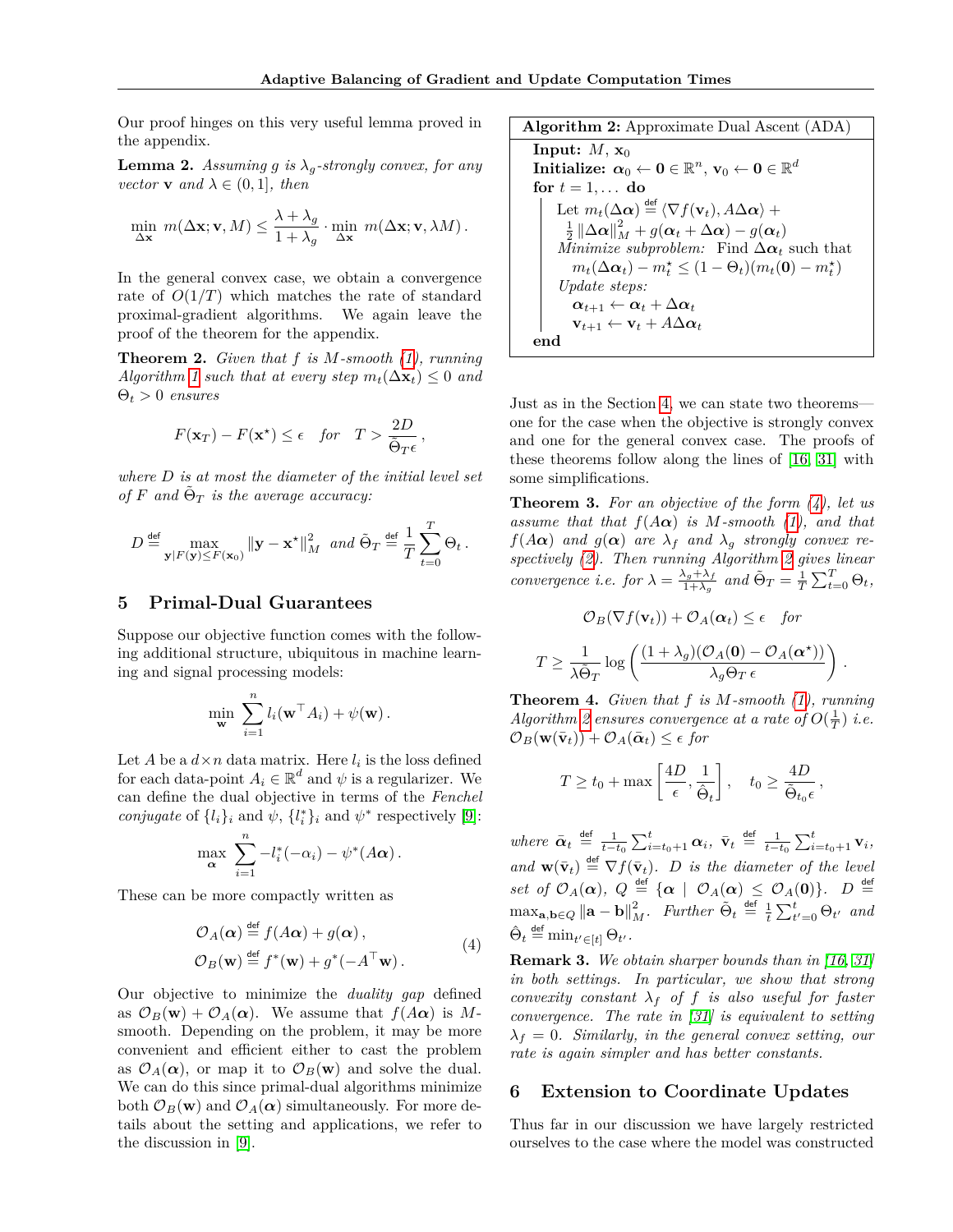using the full gradient. However, when the function  $g(\mathbf{x}) = \sum_{j=1}^{d} g_j(x_j)$  is coordinate-wise separable, a popular strategy is to update just a single coordinate in each iteration. This approach leads to state of the art algorithms for several problems [\[11,](#page-8-6) [18,](#page-8-7) [19,](#page-8-8) [24,](#page-8-9) [29,](#page-9-2) [30\]](#page-9-3). Coordinate methods have been widely successful not just due to their faster convergence, but also because they are less resource intensive and provide faster update times [\[35\]](#page-9-7). However, the imbalance between the time for gradient information computation and the time for update computation is often exacerbated in coordinate descent methods. This is because the time to compute one directional derivative of the gradient scales in general linearly with the dimension, whereas computing the one-dimensional update only requires constant time. Updating multiple coordinates simultaneously might reduce some of the overhead—such as the delay due to memory accesses or communication costs—but cannot completely settle this imbalance.

In this section we see how we can extend our ideas from Sections [3](#page-2-0) and [5](#page-3-0) seamlessly to this scenario and achieve a better balance between the gradient and update computation times. It is clear, that one single step of coordinate descent can be seen as an approximate solution to the full dimensional problem [\(3\)](#page-2-5). Thus, the convergence results can be directly recovered from the theorems derived in the previous sections. However, there is a small caveat: the model [\(3\)](#page-2-5) depends on the full gradient, whereas in coordinate descent methods it is sufficient to compute just the directional derivatives of gradient along the descent directions. To capture this more precisely, we will now refine our notation.

Typically, the number of coordinates being updated at each iteration is fixed by external factors—for e.g. when the data is distributed by columns amongst multiple machines, the coordinates being updated are constrained by data available on each machine, or in the single machine case it is constrained by the number of columns which fit in a cache block. For this reason we assume that the number of coordinates being updated is fixed. Further, we will not only support sequential updates, but also updates to multiple blocks of coordinates in *parallel*. This setting is useful when i) the data is distributed over multiple machines which can update a different block of coordinates in parallel, or ii) when there are multiple threads (in a multiprocessor) each with a separate cache. Examples of this setting can be found in [\[17,](#page-8-17) [31\]](#page-9-4).

Suppose at iteration  $t$ , we have  $\kappa$  machines such that machine  $k \in [\kappa]$  can compute the coordinates  $\pi_k \subseteq [d]$ of the gradient i.e. it can compute

$$
\nabla_{\pi_k} f(\mathbf{x}) \stackrel{\text{def}}{=} \sum_{j \in \pi_k} \nabla_j f(\mathbf{x}) \mathbf{e}_j.
$$

Here the sets  $\pi_k$  need not necessarily need to form a complete partition of [*d*]. Note that this notation also captures the case of sequential updates on one single machine: in this case  $\pi_1$  just denotes the set of coordinates that are updated in this iteration. We further assume that machine *k* has access to the principal submatrix of *M* corresponding to the coordinates  $\pi_k$ ,

$$
M_{\pi_k} \stackrel{\text{def}}{=} \sum_{i,j \in \pi_k} M_{i,j} \mathbf{e}_i \mathbf{e}_j^\top.
$$

Then we can form a set of *κ* subproblems such that each machine  $k \in [\kappa]$  can solve  $m_t^{\sigma}(\Delta \mathbf{x}; \pi_k)$  defined as

$$
m_t^{\sigma}(\Delta \mathbf{x}; \pi_k) \stackrel{\text{def}}{=} \langle \nabla_{\pi_k} f(\mathbf{x}), \Delta \mathbf{x} \rangle + \frac{\sigma}{2} ||\Delta \mathbf{x}||_{M_{\pi_k}}^2 + \sum_{j \in \pi_k} g_j(x_j + \Delta x_j) - g_j(x_j) .
$$

Here  $\sigma \in [1, \kappa]$  is a parameter which measures the *separability* of the matrix *M*. Crucially, the problems  $m_t^{\sigma}(\Delta \mathbf{x}; \pi_k)$  for  $k \in \{1, ..., \kappa\}$  can be solved in parallel. The solutions from these subproblems can then be combined as

$$
\mathbf{x}_{t+1} = \mathbf{x}_t + \sum_{k=1}^{\kappa} [\Delta \mathbf{x}]_{\pi_k},
$$

where  $[\Delta \mathbf{x}]_{\pi_k}$  is a  $\Theta_t$ -approximate solution to  $m_t^{\sigma}(\Delta \mathbf{x}; \pi_k)$  as in Definition [3.](#page-2-2) In this manner we can use global geometry (curvature) information encoded in *M* to better utilize the gradient information we computed even in the block coordinate setting.

We can relate the  $\Theta_t$  progress on the coordinate models  $m_t^{\sigma}(\Delta \mathbf{x}; \pi_k)$  to the progress on the global model  $m_t(\Delta x)$ . Recall that  $m_t(\Delta x)$  was our shorthand for  $m_t(\Delta \mathbf{x}; \mathbf{x}_t, M)$  defined in [\(3\)](#page-2-5). A more formal study with additional technical details and definitions is relegated to Section A.1.

<span id="page-4-0"></span>**Lemma 4.** *Suppose that*  $[\Delta \mathbf{x}]_{\pi_k}$  *is an*  $\Theta_t$ -*approximate solution to*  $m_t^{\sigma}(\Delta \mathbf{x}; \pi_k)$  *for*  $k \in [\kappa]$  *and*  $\Delta \mathbf{x}_t$  = *to*  $m_t(\Delta x; \pi_k)$  for  $\kappa \in [\kappa]$  and  $\Delta x_t = \sum_{k=1}^{\kappa} [\Delta x]_{\pi_k}$ . Then under the conditions specified in *Lemma 8 in Section A.1,*

$$
\mathbb{E}[m_t(\Delta \mathbf{x}_t) - m_t^{\star}] \leq \left(1 - \frac{\kappa \Theta_t}{m \sigma \nu}\right) (m_t(\mathbf{0}) - m_t^{\star}),
$$

*where the expectation is over the random selection of the sets*  $\{\pi_1, \ldots, \pi_{\kappa}\}\$ *, and*  $m \in [1, d]$  *and*  $\nu \geq 1$  *are parameters depending on the sampling (see Definitions 4 and 6 in Section A.1).*

<span id="page-4-1"></span>Thus, using just the block-coordinate models, we can make progress on the global problem  $m_t(\Delta \mathbf{x}_t; \mathbf{x}_t, M)$ . We can then combine Lemma [4](#page-4-0) with with Theorems [1,](#page-2-3) [2,](#page-3-1) [3,](#page-3-2) and [4](#page-3-3) to derive the corresponding parallel-block coordinate versions of the algorithm.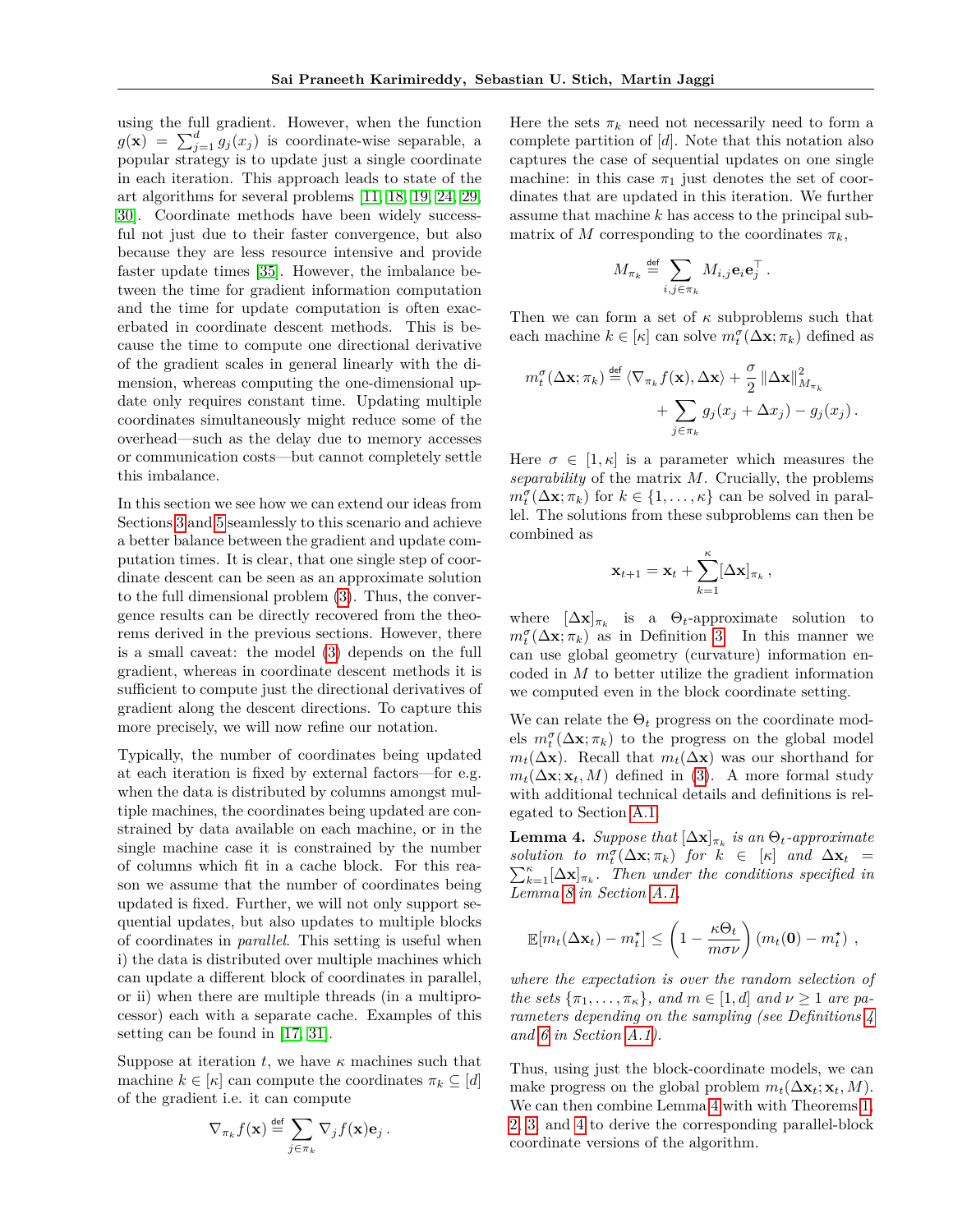## **7 Adaptive Accuracy**

Requiring only approximate solutions means that we can use iterative methods for the sub-problems which can be much faster and cheaper than exact solvers [\[33\]](#page-9-5). More importantly, using iterative algorithms enables us to adaptively control the number of iterations run on each of the subproblem. This allows us to tune the time spent on computing the update, and thus better balance against the time spent on computing gradient information. Intuitively, the more expensive is the cost of computing the gradient information, the more time we should spend trying to utilize it better. The time for the former can however be orders of magnitude different in different real world systems [\[16\]](#page-8-10). Moreover, as we will argue later in the section, the 'right' amount of time to be spent computing the update under identical system conditions also varies during the duration of the algorithm. Due to these reasons we propose to use simple strategies to *automatically* and *adaptively* choose the number of iterations, and hence tune the time spent computing the update.

Let us assume that each iteration of the solver takes one unit of time. From the proofs of Theorems [1](#page-2-3)[,2,](#page-3-1)[3,](#page-3-2) and [4,](#page-3-3) we know that the progress we make at each step *.*

is 
$$
F(\mathbf{x}_{t+1}) \leq F(\mathbf{x}_t) + \Theta_t m_t^*
$$

Suppose we spent *r* iterations i.e. *r* units of times on this subproblem. Since we want to design strategies which control  $r$ , let us parameterize the above equation in terms of *r*. Since  $m_t^* \leq 0$ , we denote the progress made as

$$
\Theta_t m_t^{\star} \stackrel{\text{def}}{=} -p_t(r) \, .
$$

Further let *c<sup>t</sup>* be the ratio between the time spent in computing the gradient information and the time required to perform one iteration of the sub-solver. This includes all fixed costs such as communication time, etc. Our objective should to be to pick an *r* which makes the maximum progress possible per unit of time spent:

<span id="page-5-1"></span>
$$
r_t^* \stackrel{\text{def}}{=} \arg \max_r \frac{p_t(r)}{r + c_t} \,. \tag{5}
$$

#### **7.1 Fixed strategies for picking** *r<sup>t</sup>*

It is reasonable to assume that i)  $p_t(r)$  is increasing meaning that running the sub-solver for more iterations leads to improved accuracy, and ii)  $p_t(r)$  is *sublinear* and concave function meaning that doubling the number of iterations results in at most double the accuracy (refer Fig [1\)](#page-5-0). Based on this knowledge, two fixed rules can be formulated to pick a fixed *rt*.

**One step.** The simplest strategy is to just perform one inner step per round. If  $c_t = 0$ ,  $\frac{p_t(r)}{r}$  is a decreasing function (Fig [1,](#page-5-0) left). Thus when the gradient computation cost is low, the one step strategy is optimal.

<span id="page-5-0"></span>

Figure 1: The progress  $p(r)$  (in blue) is bounded, increasing, and concave; attaining its maxima at  $r = \infty$ . Progress per unit time  $(\frac{p(r)}{r+c})$  shown in red is i) a decreasing function if  $c = 0$  (left) or ii) increases first and then decreases if  $c > 0$  (right).

<span id="page-5-2"></span>

Figure 2: The slope of  $p_2(r)$  (in blue, right) is always lesser than that of  $p_1(r)$  (in blue, left) and the optimum number or rounds is lesser for  $p_2$  than for  $p_1$ .

However, this is no more true when  $c_t$  is significant (Fig [1,](#page-5-0) right).

**Comparable steps.** 'Best practice' dictates that we should spend roughly equal time performing the update as we take for gradient computation [\[16\]](#page-8-10). So this strategy tries to pick  $r_t = c_t$ . While being a good guiding principle, this strategy fails to take advantage of the trade-offs present in more realistic regimes. For example it ignores the fact that if the local solver is bad or the particular subproblem is especially hard, there might not be much to gain running for  $c_t$  steps and it might make sense to terminate early.

#### <span id="page-5-3"></span>**7.2 Adaptive strategies for picking** *r<sup>t</sup>*

Consider two functions  $p_1$  and  $p_2$  with the corresponding optimum number of iterations being  $r_1^*$  and  $r_2^*$  as per [\(5\)](#page-5-1). If the slope of  $p_2(r)$  is always smaller than that of  $p_1(r)$ , then the optimum number of rounds typically (but not always) reduces and  $r_2^* < r_1^*$  (re-fer Fig [2\)](#page-5-2). Since  $p(r)$  denotes the progress made on the subproblem, this means that the optimal number of rounds depends on the *ease of minimizing the subproblem*. During the course of our algorithm, the nature of  $p_t(r)$  may change substantially and hence the optimum number of rounds also changes. Thus it is imperative to use strategies which are *adaptive to the hardness of*  $p_t(r)$ .

**Optimal.** If we could access the entire function  $p_t(r)$ , and  $c_t$  *beforehand*, it is possible to pick the op-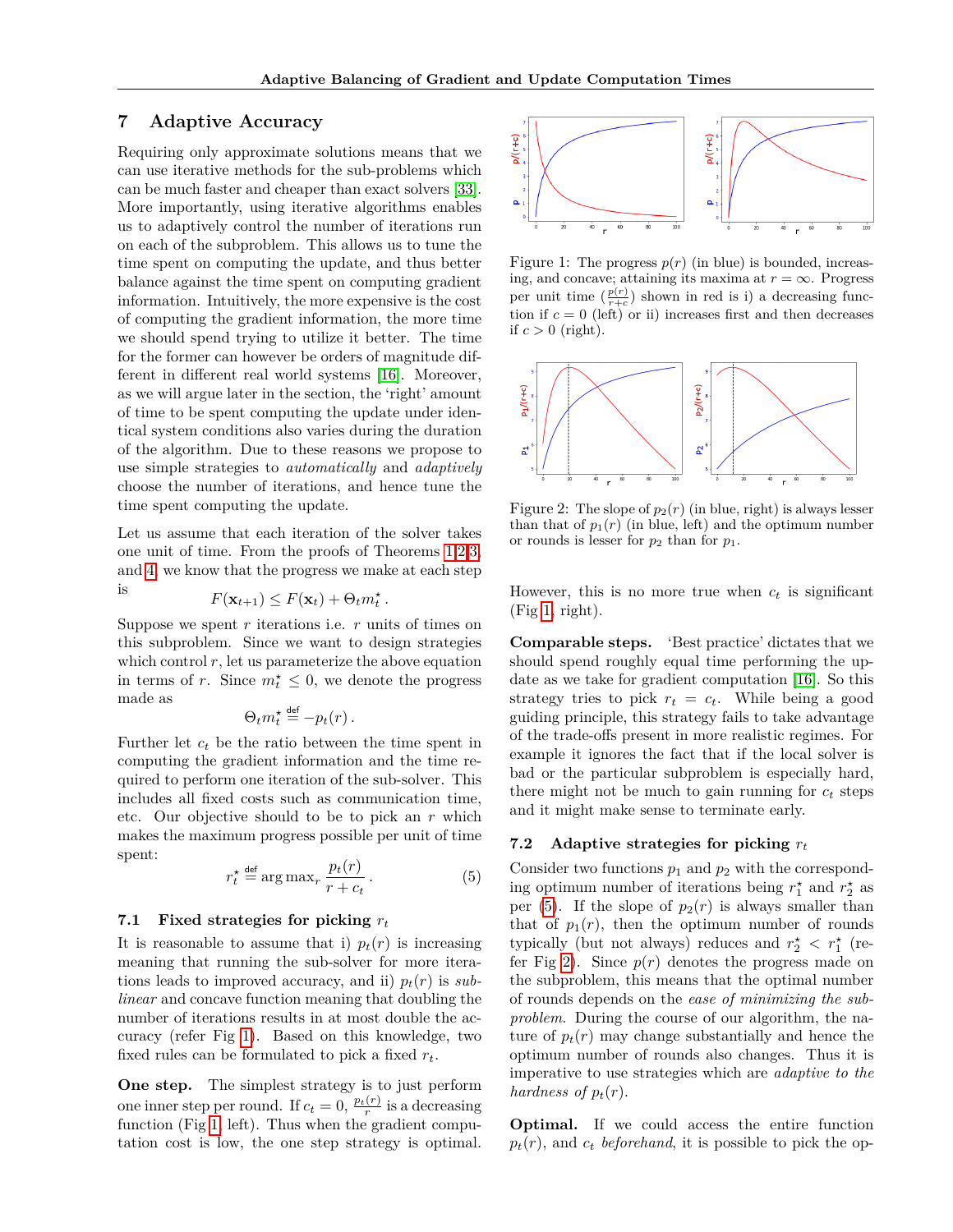timal  $r_t^*$  at every step. However, knowing  $p_t(r)$  for all *r* requires expensive computations. Using an upper bound on  $p_t(r)$  obtained from convergence rates is also impractical since it requires knowledge of parameters which are often inaccessible.

**Gradient based strategies.** At each step, we can assume access to the total time spent  $(r_t + c_t)$ ,  $p_t(r_t)$ , and  $p'_t(r_t)$  as feedback. This is because  $p_t(r_t)$  and  $p'_t(r_t)$  are just the value of the subproblem  $-m_t(\Delta \mathbf{x}_t)$ and the rate at which it decreases, measured at the end. Using this feedback, we can compute the gradient  $g_t$  of  $\frac{p_t(r)}{r+c_t}$  at  $r_t$ :

$$
g_t = \frac{p'_t(r_t)(r_t + c_t) - p_t(r_t)}{(r_t + c_t)^2}.
$$

We can use the gradient  $g_t$  as an indicator about the direction we need to change *rt*.

- 1. Additive change. If  $g_t > 0$ , increase  $r_{t+1} \leftarrow r_t + 1$ else  $r_{t+1}$  ←  $r_t$  − 1.
- 2. Multiplicative-additive change. If  $g_t > 0$ , increase  $r_{t+1} \leftarrow 2r_t$  else  $r_{t+1} \leftarrow r_t - 1$ . This is inspired by the TCP protocols used to determine the rate at which to send packets to make maximum use of network capacity [\[6\]](#page-8-20).
- 3. Gradient change. Increment with gradient  $r_{t+1} \leftarrow$  $r_t + g_t$ .

We only focus on very simple strategies to compute *r* here—many more sophisticated methods based on hyper-parameter optimization or bandit optimization are possible [\[14\]](#page-8-21).

### <span id="page-6-0"></span>**8 Empirical Evaluation**

In this section we present empirical results for our framework, demonstrating the insights gained. Recall from Section [7](#page-4-1) that *c<sup>t</sup>* is the ratio between the time taken for computing the gradient and the time taken by the local solver to perform one iteration. In practice, the value of *c<sup>t</sup>* can vary by orders of magni-tudes [\[31\]](#page-9-4). We artificially set  $c_t$  to take values from 0.5 to 1024 in powers of 2 and observe its effect on the different algorithms. This way we can simulate a wide range of real world conditions in our experiments.

### **8.1 Experimental Setting**

We focus on two important tasks in our experiments— Lasso and SVM. We vary the value of *c<sup>t</sup>* and measure the total time it takes to reach a predetermined suboptimality value. The total time is the sum of the measured update time as well as the simulated gradient computation time. The gradient computation time is calculated as  $\frac{t_u c_t}{r_t}$  where  $t_u$  is the measured time for update and  $r_t$  is the number of iterations performed by the solver.

<span id="page-6-2"></span>

Figure 3: Time taken relative to one in percentage, to reach sub optimality (duality gap for SVM) of 1e−4. Here  $c_t$  is the ratio between time for gradient and 1 step of subsolver. Adaptive rules nearly always outperform fixed rules one and comp.

**Lasso.** For Lasso, our objective function is  $F(\mathbf{x}) =$  $f(\mathbf{x}) + g(\mathbf{x})$  where  $g(\mathbf{x}) = \lambda \|\mathbf{x}\|_1$  and  $f(\mathbf{x}) =$  $\frac{1}{2n}$   $||A**x** – **b**||<sup>2</sup><sub>2</sub>$ . Here  $\lambda$  is an regularization parameter chosen to be  $\frac{1}{n}$  as is standard [\[25\]](#page-8-22). We run this on the gisette and news20 datasets.<sup>[1](#page-6-1)</sup> For each value of  $c_t$ , we measure the total time it takes for each algorithm to reach an sub-optimality of 1e−4. The minimum value is calculated by letting the algorithm run for 1k effective passes over the data.

**SVM.** Here we require primal-dual convergence for the hinge loss  $\mathcal{O}_B(\mathbf{w}) = \frac{1}{n} \sum_{i=1}^n l(\mathbf{w}^\top A_i, y_i) + \frac{\lambda}{2} ||\mathbf{w}||^2$ , c.f. [\[9\]](#page-8-5). The regularization parameter  $\lambda$  is again chosen to be  $\frac{1}{n}$ . We run this on  $\texttt{rcv1}$  and  $\texttt{ijcnn1}$  datasets till we reach a duality gap of 1e−4.

**Subproblem solver.** To simplify the comparison, we use random coordinate descent as a solver for all the subproblems. Further we create smaller subproblems of dimension 100 using the algorithm from Section [6](#page-3-4) (see also Sec. A.1). Hence, one iteration of the subproblem solver consists of 100 random coordinate updates. To estimate the gradient  $p_t'(r_t)$ , we use the average progress made in the last 10 steps of the solver.

**Strategies for**  $r_t$ . To demonstrate our discussion form the previous section, we compare the different strategies which perform  $100r_t$  CD iterations at each step: i) one where  $r_t = 1$ , ii) comp where  $r_t =$  $c_t$ , iii) add where  $r_t$  is computed using the additive change rule, iv) mult where  $r_t$  is computed using the multiplicative-additive rule, and v) grad where  $r_t$  is computed using the gradient rule.

<span id="page-6-1"></span> $1$ All datasets are available from  $https://www.csie.$ [ntu.edu.tw/~cjlin/libsvmtools/datasets/](https://www.csie.ntu.edu.tw/~cjlin/libsvmtools/datasets/)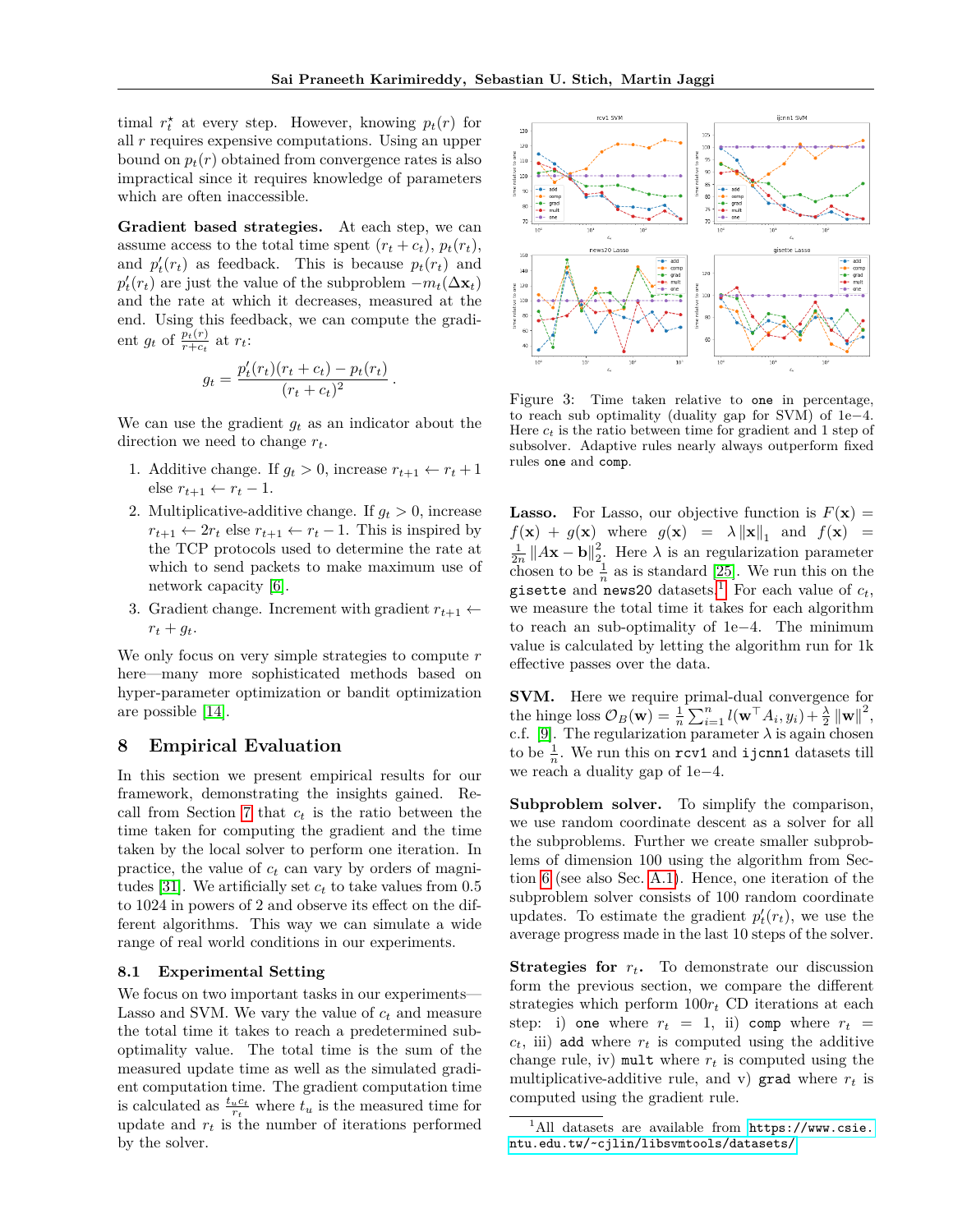<span id="page-7-1"></span>

Figure 4: Average value of *r* chosen by different strategies. It remains relatively constant as *c<sup>t</sup>* increases across problems and strategies.

<span id="page-7-2"></span>

Figure 5: (Left) Time varying  $r_t$  for mult with  $c = 64$  for ijcnn1. ((Right) The number of rounds required to solve the subproblem to an accuracy of 0*.*1. The hardness of the subproblems increase with  $t$  and in response,  $r_t$  chosen by mult decreases. A moving average with window of size 100 is used to aid visualization.

### **8.2 Discussion**

As seen in Fig [3,](#page-6-2) the adaptive rules based on the gradient consistently scale better for increasing values for the ratio  $c_t$ . In almost all the cases the simple mult rule performs better than both the standard one rule as well the comp rule.

For small values of  $c_t$  ( $\leq$  2) in the rcv1 SVM experiment as well as in the gisette Lasso example using the one rule and setting  $r_t = 1$  is effective. However, as *c<sup>t</sup>* increases, the one rule becomes much less competitive. This is because for small values of  $c_t$ , the function  $\frac{p_t(r)}{r+c_t}$  attains its maxima close to 1.

We also plot the average values of  $r_t$  over the period of optimization for the ijcnn1 and the news20 cases (cf. Fig [4\)](#page-7-1). The plots from the other two datasets were similar. The average values of  $r_t$  are pretty identical in both the cases. It also remains close to 1–2, and is mostly independent of *c<sup>t</sup>* for the mult and the add rule. Thus the improvements we see in Fig [3](#page-6-2) for these rules must have been because of the use of *adaptivity*.

To understand how adaptivity affects our algorithms, we look at how  $r_t$  varies over time for **i** jcnn1 with the mult rule with  $c_t = 64$  in (Fig [5,](#page-7-2) left). The strikingly clear downward trend in *r<sup>t</sup>* can be explained via our discussion Section [7.2](#page-5-3) about changing hardness of subproblems. The sub-problems in ijcnn1 are increasing in their difficulty (Fig [5,](#page-7-2) right), pushing for lower values of  $r_t$ .

For news20 dataset, the value of  $r_t$  remain relatively constant (Appendix Section C). This explains why fixed rules such as comp perform comparably to the adaptive ones in news20. The variation of  $r_t$  in  $rcv1$ is similar to that of ijcnn1 and so they have similar results. The growing gap between adaptive rules and the fixed rules in rcv1 and ijcnn1 clearly demonstrates the effectiveness of adaptive rules in taking advantage of changing conditions. Refer to the Appendix Section C for additional figures and discussion.

Another aspect to notice in Fig [3](#page-6-2) is that the add and mult rules perform quite similarly. This is because

during the majority of the runtime, *r<sup>t</sup>* is close to 1. When  $r_t = 1$ , both the rules are identical. Changing the multiplicative constant could alleviate this issue. Similarly in the grad algorithm, due to the highly noisy nature of the gradient signal, we noticed large oscillations. Using step-sizes or a running average instead could stabilize the algorithm. We believe that such fine tuning of parameters would lead to better algorithms and even more gains.

# <span id="page-7-0"></span>**9 Concluding Remarks**

We present ACM, a single framework that provides a unified analysis for first-order optimization algorithms for composite problems. The framework allows to incorporate curvature information and only requires the computation of weak approximate solutions to the subproblems in a stochastic sense—hence, it specifically also covers randomized methods such as blockcoordinate descent and also parallel algorithms. Moreover, the accuracy parameters are allowed to change over time. This combines and improves upon the results of [\[16,](#page-8-10) [17,](#page-8-17) [21,](#page-8-16) [33\]](#page-9-5).

We leverage our framework to provide speedups when the gradient computation and the update computation times are unbalanced. In particular, we give a simple adaptive procedure to adaptively tune the accuracy that is required in for the optimization of the model in each iteration. This procedure ensures optimal balance between of the two computations.

The effectiveness of the adaptive scheme is exemplary demonstrated on a set of numerical experiments for Lasso (gisette and news20 dataset) and SVM (rcv1, ijcnn1) with randomized coordinate descent as subproblem solver. The experiments shows that simply tuning a static accuracy parameter will in general not obtain optimal rate. In contrast, the parameters of our adaptive scheme vary as the optimization progresses, and achieve significant speedups.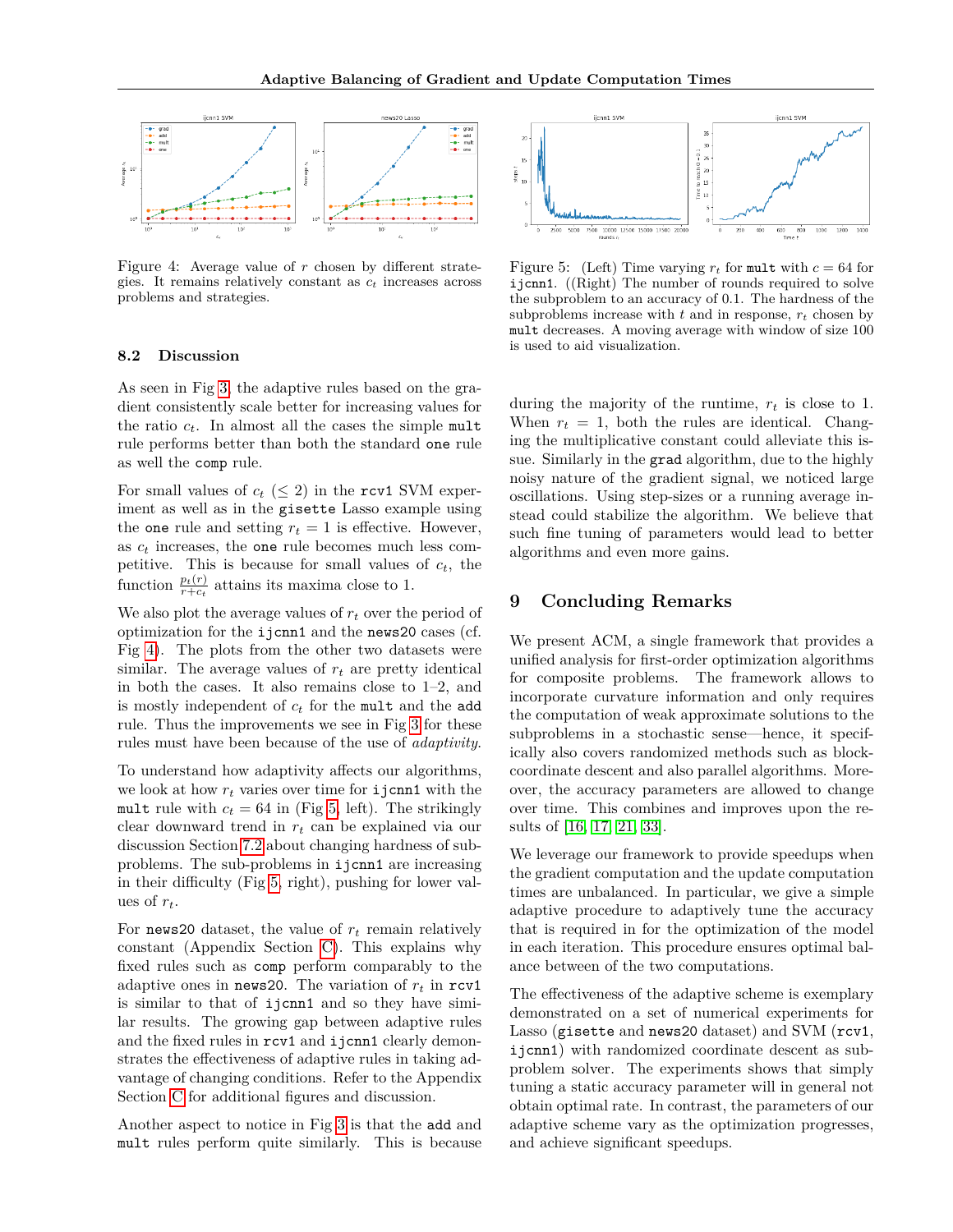**Acknowledgements** SPK thanks Mojmir Mutny for discussions relating to parallelizing preconditioned block-coordinate methods, as well as Anastasia Koloskova for help with the experiments.

### **References**

- [1] N. Agarwal, B. Bullins, and E. Hazan. Second Order Stochastic Optimization in Linear Time. *arXiv:1602.03943 [cs, stat]*, Feb. 2016.
- <span id="page-8-0"></span>[2] Z. Allen-Zhu. Katyusha: The First Direct Acceleration of Stochastic *arXiv:1603.05953 [cs, math, stat]*, Mar. 2016.
- <span id="page-8-19"></span>[3] Y. Bian, X. Li, Y. Liu, and M.-H. Yang. Parallel Coordinate Descent Newton Method for Efficient \$\ell\_1\$- Regularized Minimization. *arXiv:1306.4080 [cs]*, June 2013.
- [4] S. Boyd and L. Vandenberghe. *Convex Optimization*. Cambridge University Press, New York, NY, USA, 2004.
- <span id="page-8-18"></span>[5] A. Chambolle, M. Novaga, D. Cremers, and T. Pock. An introduction to total variation for image analysis. In *In Theoretical Foundations and Numerical Methods for Sparse Recovery, De Gruyter*, 2010.
- <span id="page-8-20"></span>[6] D.-M. Chiu and R. Jain. Analysis of the Increase and Decrease Algorithms for Congestion Avoidance in Computer Networks. *Comput. Netw. ISDN Syst.*, 17(1):1–14, June 1989.
- <span id="page-8-14"></span>[7] A. d'Aspremont. Smooth Optimization with Approximate Gradient. *SIAM Journal on Optimization*, 19(3):1171–1183, Jan. 2008.
- <span id="page-8-1"></span>[8] A. Defazio, F. Bach, and S. Lacoste-Julien. SAGA: A Fast Incremental Gradient Method With Support for Non-Strongly Convex Composite Objectives. In Z. Ghahramani, M. Welling, C. Cortes, N. D. Lawrence, and K. Q. Weinberger, editors, *Advances in Neural Information Processing Systems 27*, pages 1646–1654. Curran Associates, Inc., 2014.
- <span id="page-8-5"></span>[9] C. Dünner, S. Forte, M. Takac, and M. Jaggi. Primal-Dual Rates and Certificates. In *ICML'16 - Proceedings of the 33rd International Conference on International Conference on Machine Learning*, pages 783– 792, June 2016.
- <span id="page-8-11"></span>[10] O. Fercoq, Z. Qu, P. Richtarik, and M. Takac. Fast distributed coordinate descent for non-strongly convex losses. In *2014 IEEE International Workshop on Machine Learning for Signal Processing (MLSP)*, pages 1–6, Sept. 2014.
- <span id="page-8-6"></span>[11] O. Fercoq and P. Richtárik. Accelerated, Parallel, and Proximal Coordinate Descent. *SIAM Journal on Optimization*, 25(4):1997–2023, Jan. 2015.
- <span id="page-8-2"></span>[12] R. Johnson and T. Zhang. Accelerating Stochastic Gradient Descent using Predictive Variance Reduction. In *NIPS - Advances in Neural Information Processing Systems 26*, pages 315–323. Curran Associates, Inc., 2013.
- <span id="page-8-12"></span>[13] J. D. Lee, Q. Lin, T. Ma, and T. Yang. Distributed Stochastic Variance Reduced Gradient Methods and A Lower Bound for Communication Complexity. *arXiv:1507.07595 [cs, math, stat]*, July 2015.
- <span id="page-8-21"></span>[14] L. Li, K. Jamieson, G. DeSalvo, A. Rostamizadeh, and A. Talwalkar. Hyperband: A Novel Bandit-Based Approach to Hyperparameter Optimization. *arXiv:1603.06560 [cs, stat]*, Mar. 2016.
- <span id="page-8-3"></span>[15] Q. Lin, Z. Lu, and L. Xiao. An Accelerated Proximal Coordinate Gradient Method. In *NIPS - Advances in Neural Information Processing Systems 27*, pages 3059–3067. Curran Associates, Inc., 2014.
- <span id="page-8-10"></span>[16] C. Ma, J. Konecny, M. Jaggi, V. Smith, M. I. Jordan, P. Richtarik, and M. Takac. Distributed optimization with arbitrary local solvers. *Optimization Methods and Software*, 32(4):813–848, July 2017.
- <span id="page-8-17"></span>[17] M. Mutny and P. Richtarik. Parallel Stochastic Newton Method. *arXiv:1705.02005 [math]*, May 2017.
- <span id="page-8-7"></span>[18] Y. Nesterov. Efficiency of Coordinate Descent Methods on Huge-Scale Optimization Problems. *SIAM Journal on Optimization*, 22(2):341–362, Jan. 2012.
- <span id="page-8-8"></span>[19] Y. Nesterov and S. Stich. Efficiency of the Accelerated Coordinate Descent Method on Structured Optimization Problems. *SIAM Journal on Optimization*, 27(1):110–123, Jan. 2017.
- <span id="page-8-4"></span>[20] L. M. Nguyen, J. Liu, K. Scheinberg, and M. Takac. SARAH: A Novel Method for Machine Learning Problems Using Stochastic Recursive Gradient. *arXiv:1703.00102 [cs, math, stat]*, Feb. 2017.
- <span id="page-8-16"></span>[21] Z. Qu, P. Richtarik, M. Takac, and O. Fercoq. SDNA: Stochastic Dual Newton Ascent for Empirical Risk Minimization. *arXiv:1502.02268 [cs]*, Feb. 2015.
- <span id="page-8-13"></span>[22] S. J. Reddi, J. Konecny, P. Richtarik, B. Poczos, and A. Smola. AIDE: Fast and Communication Efficient Distributed Optimization. *arXiv:1608.06879 [cs, math, stat]*, Aug. 2016.
- [23] P. Richtarik and M. Takac. Distributed Coordinate Descent Method for Learning with Big Data. *J. Mach. Learn. Res.*, 17(1):2657–2681, Jan. 2016.
- <span id="page-8-9"></span>[24] P. Richtarik and M. Takac. Parallel coordinate descent methods for big data optimization. *Mathematical Programming*, 156(1-2):433–484, Mar. 2016.
- <span id="page-8-22"></span>[25] N. L. Roux, M. Schmidt, and F. Bach. A Stochastic Gradient Method with an Exponential Convergence Rate for Finite Training Sets. In *NIPS - Neural Information Processing Systems*, NIPS'12, pages 2663– 2671, USA, 2012. Curran Associates Inc.
- <span id="page-8-15"></span>[26] M. Schmidt, N. L. Roux, and F. R. Bach. Convergence Rates of Inexact Proximal-Gradient Methods for Convex Optimization. In J. Shawe-Taylor, R. S. Zemel, P. L. Bartlett, F. Pereira, and K. Q. Weinberger, editors, *Advances in Neural Information Processing Systems 24*, pages 1458–1466. Curran Associates, Inc., 2011.